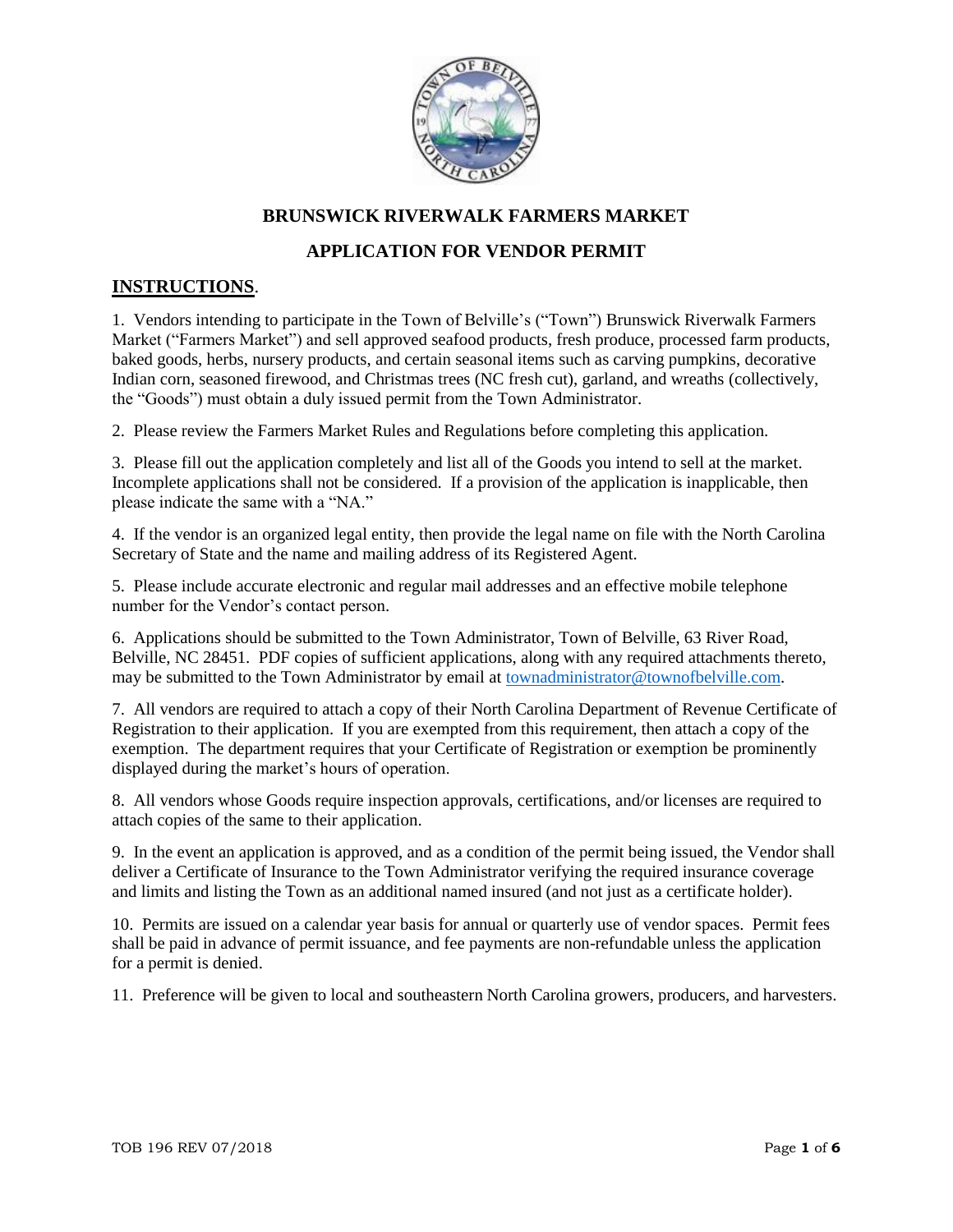

# **VENDOR INFORMATION.**

| Provide the names, telephone numbers, and electronic mail addresses of all persons who will be<br>working your vendor space at the market:<br>and the control of the control of the control of the control of the control of the control of the control of the |  |  |  |
|----------------------------------------------------------------------------------------------------------------------------------------------------------------------------------------------------------------------------------------------------------------|--|--|--|
| Which quarters are you applying for:                                                                                                                                                                                                                           |  |  |  |
| $Q1:$ April/May/June                                                                                                                                                                                                                                           |  |  |  |
| Q2: July/August/September                                                                                                                                                                                                                                      |  |  |  |
| Q3: October/November/December                                                                                                                                                                                                                                  |  |  |  |
| Q4: January/February/March                                                                                                                                                                                                                                     |  |  |  |
| Which size vendor space are you applying for:                                                                                                                                                                                                                  |  |  |  |
| $\frac{10x}{2}$ (\$260 per quarter)                                                                                                                                                                                                                            |  |  |  |
| $\frac{10x}{24}$ (\$390 per quarter)                                                                                                                                                                                                                           |  |  |  |

Vendors are responsible for providing their own chairs and the equipment (display cases, portable refrigerators, etc.) necessary for the legally compliant display and storage of their Goods. The Town provides electric service. If water service is necessary, then connections and fees shall be the responsibility of the vendor.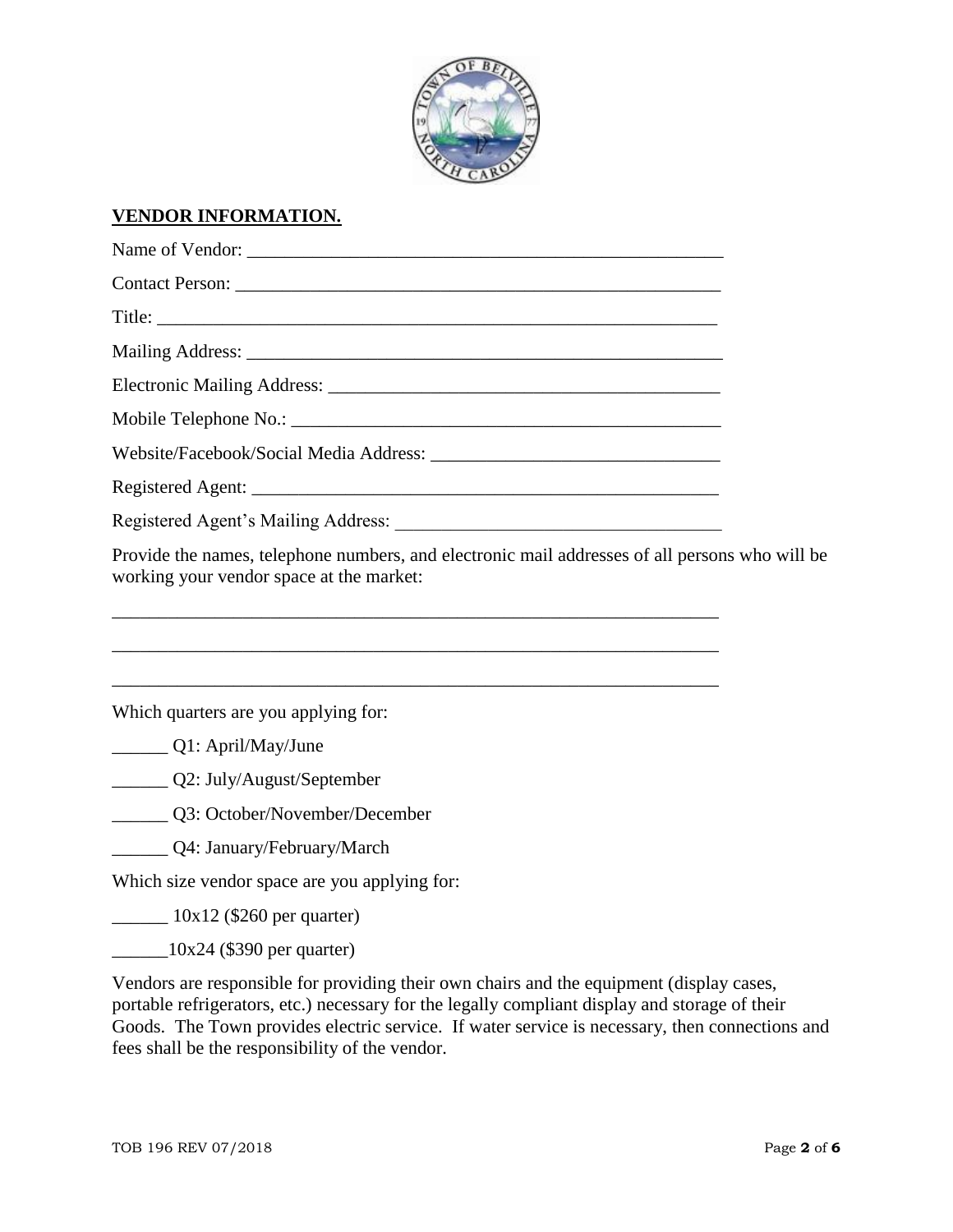

### **PRODUCT LISTING AND CATEGORIES**.

List the Goods you intend to sell and generally indicate, in the section that follows the listing, what percentage of those Goods fall into the designated categories. Attach additional sheets as necessary.

Please provide detailed information about the Goods to be sold including, *e.g.*, what specific types of seafood, produce, processed farm products, baked goods, herbs, nursery products, and seasonal items you intend to offer for sale. Any Goods not listed herein shall require future review/approval.

Processed food products and seafood must comply with local, state, and/or federal requirements and regulations including legally sufficient labeling and possible inspection approvals, certifications, and licenses. Vendors with any of these requirements must have copies of their applicable inspection approvals, certifications and licenses on file with the Town Administrator and prominently displayed when selling at the Farmers Market.

All Goods sold or labeled as "organic" must comply with the requirements of the National Organic Program and Vendors of organic Goods, whether self-grown or carried, must submit a copy of the certification confirming the organic status, or a signed Verification for Exempt Non-Certified Organic Producers Affidavit, to the Town Administrator when applying for a permit or when seeking subsequent approval for Goods not initially listed in the application. Said certification or exemption must be displayed when selling at the market.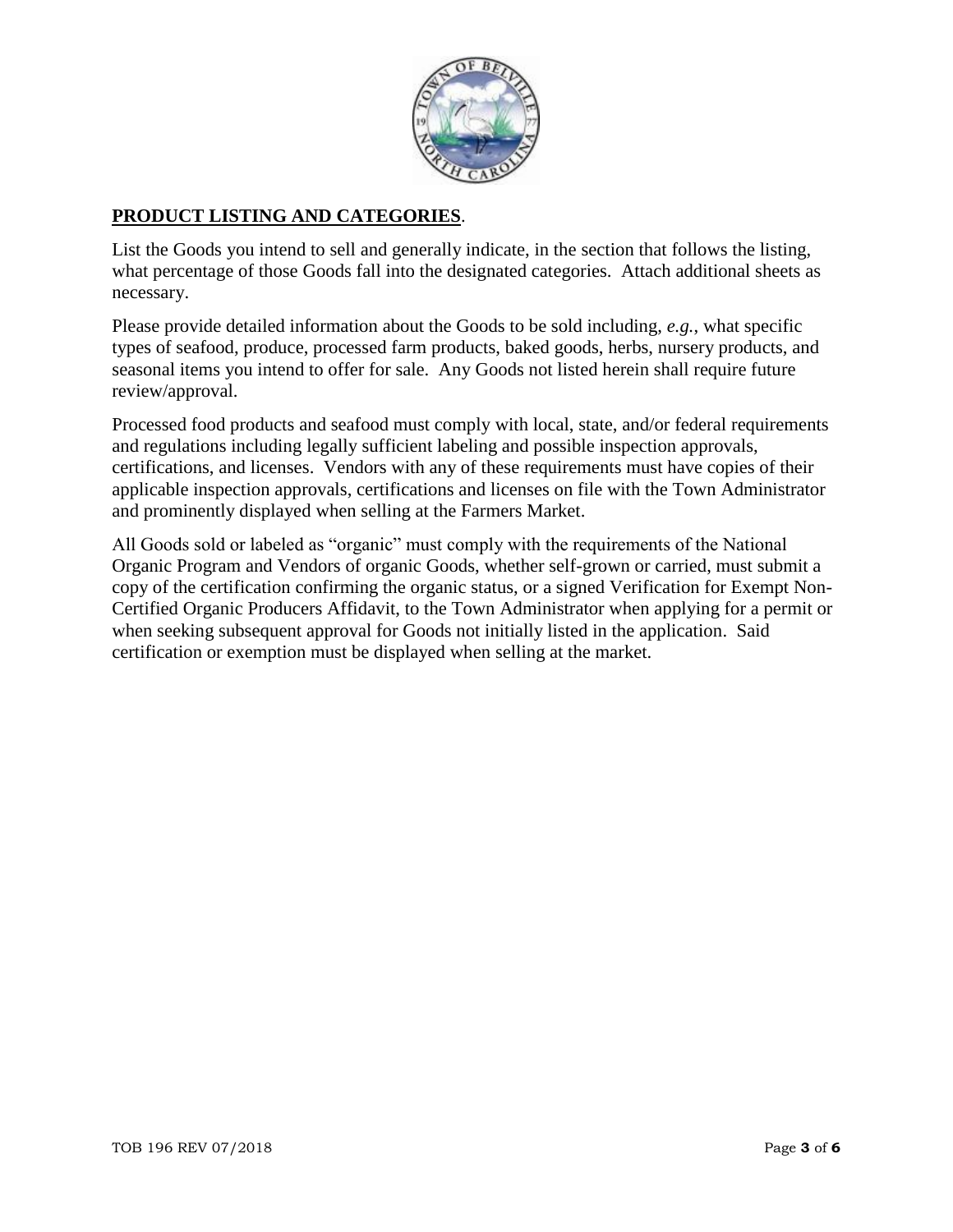

| <b>Item/Product</b> | Grower/Harvester<br>("self" or the name of<br>grower/harvester if carried) | <b>Estimated</b><br><b>Availability</b><br><b>Dates</b> |
|---------------------|----------------------------------------------------------------------------|---------------------------------------------------------|
|                     |                                                                            |                                                         |
|                     |                                                                            |                                                         |
|                     |                                                                            |                                                         |
|                     |                                                                            |                                                         |
|                     |                                                                            |                                                         |
|                     |                                                                            |                                                         |
|                     |                                                                            |                                                         |
|                     |                                                                            |                                                         |
|                     |                                                                            |                                                         |
|                     |                                                                            |                                                         |
|                     |                                                                            |                                                         |
|                     |                                                                            |                                                         |
|                     |                                                                            |                                                         |
|                     |                                                                            |                                                         |
|                     |                                                                            |                                                         |
|                     |                                                                            |                                                         |
|                     |                                                                            |                                                         |
|                     |                                                                            |                                                         |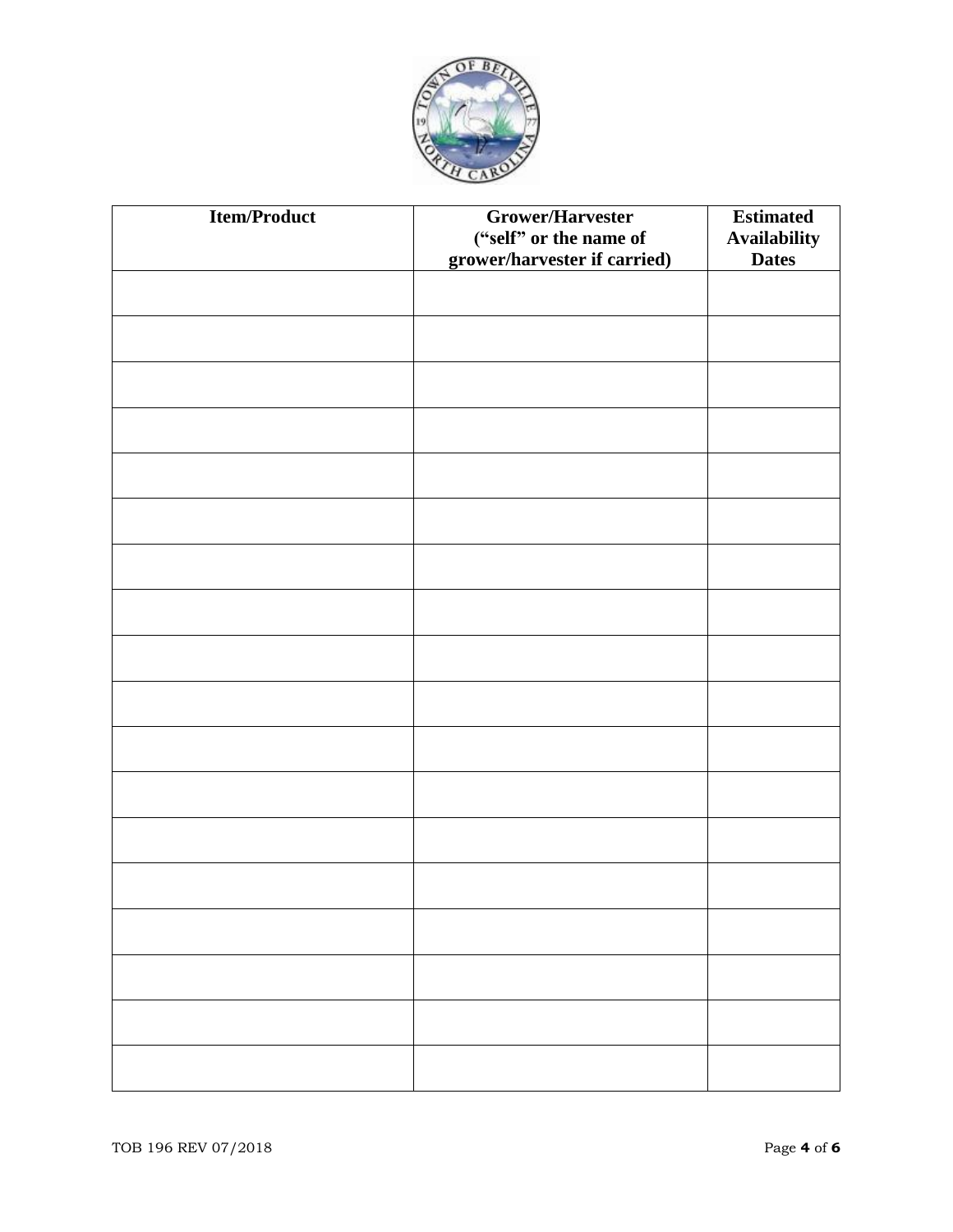

**Category 1**: Estimated % of sales:

Raw or minimally processed fresh vegetables and fruit, eggs, honey, herbs, and nursery products (landscape plants, potted and cut flowers, bedding plants, etc.).

**Category 2**: Estimated % of sales: \_\_\_\_\_\_

Processed foods products a North Carolina Department of Agriculture kitchen inspection: jams, jellies, preserves, vinegars, baked goods, juices.

**Category 3**: Estimated % of sales:

Products requiring more stringent inspections, regulations, and possible refrigeration: seafood and acidified food products requiring FDA short course certification such as pickles, relishes, and tomato products.

### **INSURANCE**.

Vendors shall maintain polices of insurance and minimum coverage limits as follows:

| <b>Product Liability:</b>    | $$1,000,000$ per occurrence;                   |
|------------------------------|------------------------------------------------|
| General Liability:           | $$1,000,000$ per occurrence;                   |
| <b>Automotive Liability:</b> | $$1,000,000;$ and                              |
| <b>Workers Compensation:</b> | As required by North Carolina General Statutes |

Written certification of all such coverage, with the Town named as an additional insured thereon, and not just as a certificate holder, shall be delivered to the Town Administrator prior to and as a condition of a permit being issued. Vendors shall provide the Town Administrator with no less than thirty (30) days' written notice before the effective cancellation date of any required insurance coverage.

## **HOLD HARMLESS AND INDEMNIFICATION CLAUSE**.

Vendors participating in the Farmers Market shall be individually and severally responsible to the Town for any loss, personal injury, diseases, deaths, and property damage which may occur as a result of the Vendor's negligence and/or the negligence of its owners, employees, servants, and agents (collectively, the "Vendor Parties"). I, as an individual vendor or on behalf of the vendor identified herein, hereby agree to indemnify and hold the Town and its elected and appointed officials, employees, agents, representatives, and volunteers (collectively, the "Town Parties") harmless from any and all claims, losses, costs, damages, and other expenses, including attorneys' fees and all defense-related costs, suffered or incurred by the Town Parties by reason of, directly or indirectly, the Vendor Parties' participation in the Farmers Market; provided that, however, Vendors shall not be responsible for nor obligated to indemnify the Town Parties for any claims, losses, costs, damages, and other expenses resulting from the sole negligence of the Town Parties.